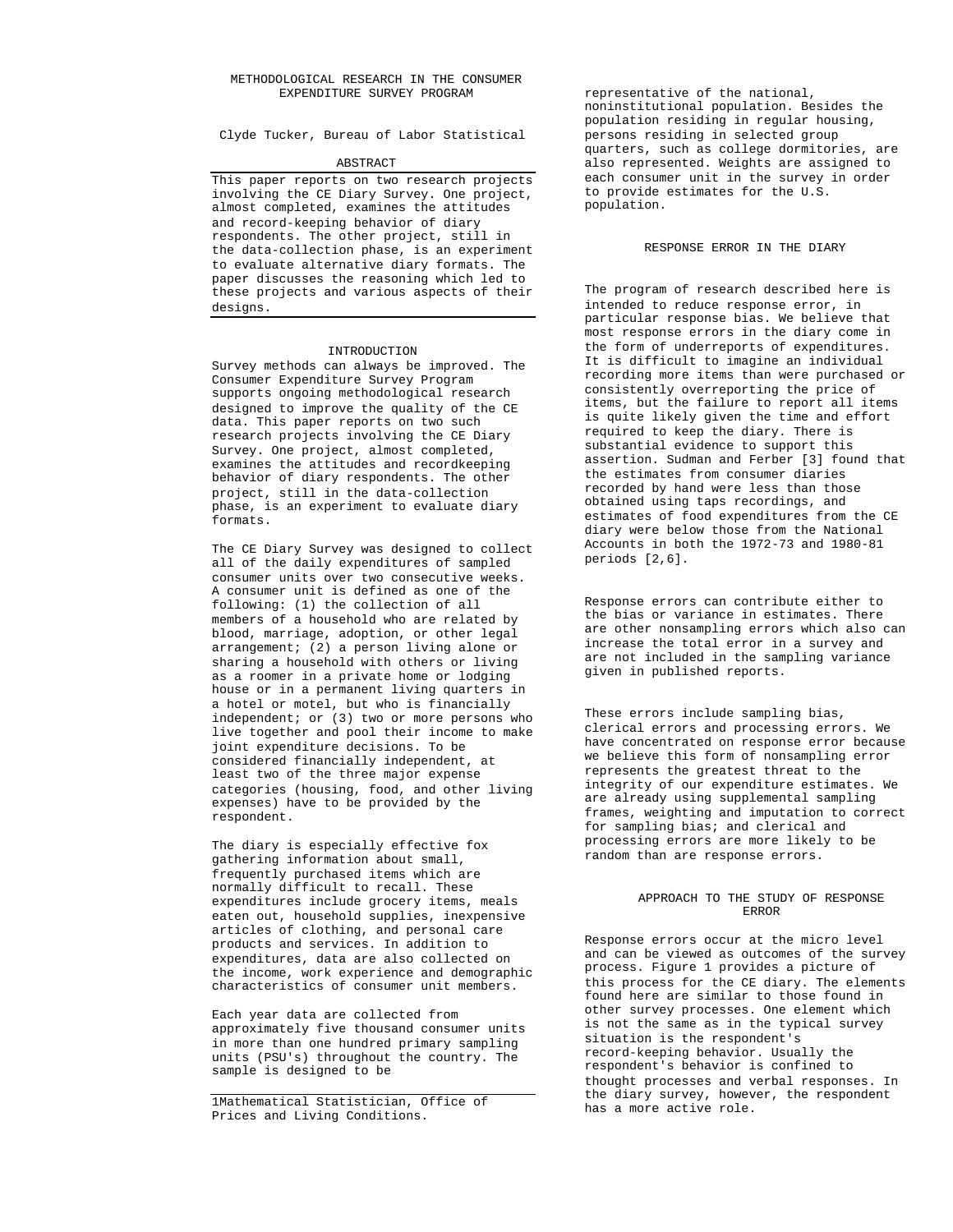FIGURE 1. Diagram of the Survey Process Leading to Response Error



We can see from this diagram that respondent (or consumer unit) characteristics, in combination with environmental circumstances and the intervening survey procedures (including interviewer characteristics), influence both the respondent's attitudes toward the survey and his or her record-keeping behavior. The attitudes and record-keeping behavior (both thought processes and physical actions) are collateral in that they occur at approximately the same point in time. Attitudes are thought processes, but they are not a part of record-keeping behavior. To make this point more clearly, attitudes are not responsible for the outcome of the survey process; the record-keeping behavior is. Obviously, in many cases, attitudes and recordkeeping behavior coincide; but there may be a number of instances where this is not true.

As a first step toward the reduction of response error in the diary survey, we have to determine the causes of response errors. Once the causal factors are identified, we can develop new survey methods for overcoming their effects. In order to identify these factors, we have to understand how the antecedent elements in the survey situation interact to affect both attitudes and record-keeping behavior. We then can complete our understanding of the causal sequence leading to response errors by examining the relationships between particular behaviors and response errors. Since response errors occur at the micro level, we would like to carry out our studies at that level. To this end, we are engaged in research to define measures of an individual respondent's response error [5]; but we also are interested in conducting aggregate analyses of the expenditures themselves by the demographic, attitudinal and behavioral variables. The remainder of this paper discusses two research projects which will provide us with our first information about the causal sequence outlined above.

THE SUPPLEMENTAL DIARY SURVEY: UNIVARIATE DISTRIBUTIONS The causal sequence leading to response error is extremely complicated. We have designed our studies to build on one another until we are able to analyze the survey process in its entirety. I have already mentioned the work we are doing to develop measures of response error. Another study focuses on the role of attitudes and record-keeping behavior. The data for this project came from a supplemental survey administered to the diary respondents and interviewers in the second quarter of 1984 at the conclusion of the second diary week.

This questionnaire, found in the appendix, was designed to measure the feelings and behaviors associated with keeping the diary. Some o the information also can be used to establish the environmental context.

Before proceeding with a discussion of the supplemental survey, let me mention the major drawback to a survey of this kind--social desirability effects. Most of the respondents ace aware of the recommended method for keeping the diary. They are also aware of the kinds of attitudes which will be viewed in a favorable light. Therefore, there may be a tendency for respondents to give false answers in the socially desirable direction.

With this in mind, I want to turn to a review of the initial findings from the supplemental survey, some of which are presented in Table 1. One of the most important findings is that almost twenty percent (215) of the respondents completed at least one of the diaries by total recall. This means that no entries had been made in the diary during the week so the interviewer had to record as many of the previous week's expenditures that respondent could recall. The extent of recall poses an obvious threat to the quality of the data received from the diary survey. The fact that so many respondents completed the diary by recall complicates our analysis because they could not be asked most of the questions on the supplemental survey.

A potential problem with this type of survey is that all family members may not report their expenditures to the person keeping the diary. However, roost (848) of the CU's with more than one person indicated expenditures by members other than the record keeper were included; and' '` slightly more than 708 of these respondents said that the expenditures were reported daily.. Another 158 received reports every 2 to 3 days. Unfortunately, we do not know how complete the reports were.

In order to adequately evaluate the respondent's reports, we asked whether the expenditures for the two-week diary period were about what the CU usually spent. Forty percent of the respondents said that these two weeks did not give an accurate indication of their usual expenditures. Almost 758 of these respondents said their reported expenditures were lower than usual while 258 said they were higher. The large portion falling in the "lower" category may indicate an attempt by some respondents to misrepresent underreporting. When we place a diary, we recommend that the respondent record expenditures on a daily basis to insure that none are forgotten. As a check on how closely respondents follow these instructions, they were asked how often expenditures were usually recorded. About 708 said they recorded expenditures immediately after they occurred or at the end of each day. Two thirds of these respondents said they never entered an expenditure after the day it occurred. As for those respondents reporting a delay in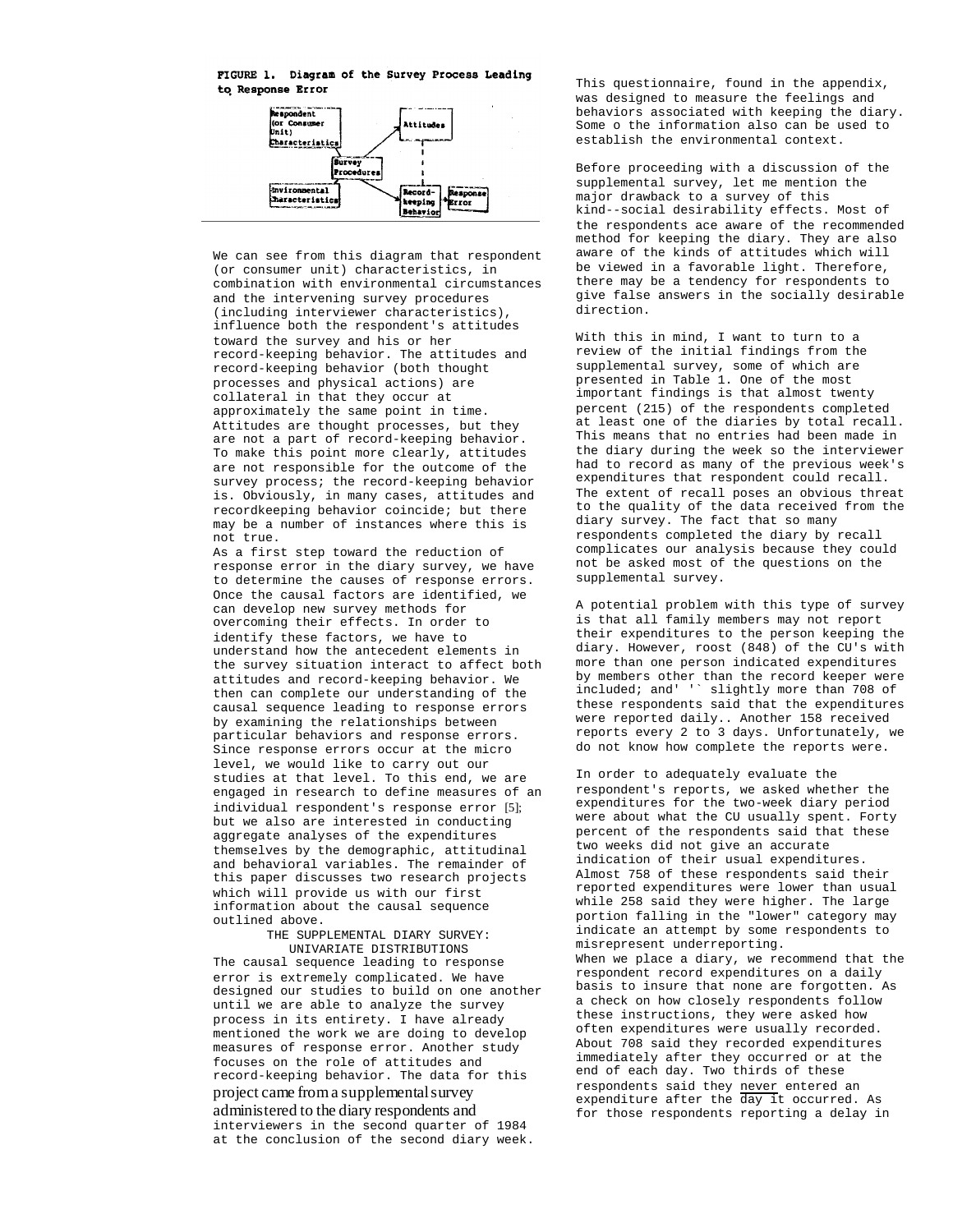recording expenditures, the reasons most often given were that they forgot, they were busy, or they were out of town.

When asked how they felt about keeping the diary, a number of respondents thought that the size of the diary was awkward, that the task required too much time and effort, and/or that interest in the diary declined over the two weeks. However, somewhat larger proportions felt that keeping the diary was enjoyable and/or beneficial. A smaller group of respondents found it difficult to obtain expenditures from other members of the CU.

Only about a quarter of the sample had any suggestions for improving the diary. While there was a variety of these suggestions, the most common involved changing the diary format. For instance, several respondents felt that the weight and quantity fields should be eliminated.

We also asked the interviewers to give their opinions of the attitudes and behaviors of the respondents. Almost a third of the time, the interviewer reported the respondent was reluctant to agree to keep the diary. According to the interviewer's opinion, almost a quarter of the respondents did not make a conscientious effort. These findings appear to coincide with the fact that nearly 208 of the diaries required a recall interview. Impressions about the respondents conscientiousness usually were gained from conscientiousness usually were gained from or from statements made by the respondent.

# TABLE 1. Unweighted Frequency Distribution for Selected Variables from the Supplemental Diary

| Nethod of                 |      | <b>How Often Expenditures</b> |      |
|---------------------------|------|-------------------------------|------|
| Diary Completion(N=1184)  |      | Recorded?(N=961)              |      |
| By Total Recall           | 184  | End of Each Day               | 57 Q |
| By Respondent             | A1   | <b>End of Week</b>            | £    |
| No Answer                 | ı    | Every Few Days                | 16   |
|                           |      | In nediately After            | 15   |
|                           |      | Expenditure Occurred          |      |
|                           |      | Other                         | £    |
| Other CU                  |      | <b>Feelings About</b>         |      |
| Henbers Reporting (N=661) |      | Diary (N = 969)               |      |
| Yes                       | 84 L | Size Awkward                  | 20 L |
| В٥                        | 15   | Too Nuch Effort               | 22   |
| Don't Know                | ı    | Enjoyable                     | 29   |
|                           |      | <b>Beneficial</b>             | 27   |
|                           |      | Borino                        | 11   |
| <b>Prequency of Other</b> |      | Lost Interest                 | 15   |
| Members Reports(N=550)    |      | Bard To Get Others'           | 8    |
| Dally                     | 71 L | Reports                       |      |
| At End of Week            | 6    | Not Enough Space              | 2    |
| Hever                     | 7    | Other                         | 14   |
| Other                     | ı    |                               |      |
|                           |      | Interviewer's Impression      |      |
| Were Expenditures         |      | of Respondent(N=1149)         |      |
| Representive?(N=1153)     |      | Eager (or Cooperative) 50%    |      |
| Yes:                      | 50 L | Reluctant                     | 33   |
| Ħ٥                        | 40   | Don't Know                    | 17   |
| Don't know-               | 4    |                               |      |
| <b>How Expenditures</b>   |      | Did Respondent                |      |
| Unrepresentative?(N=399)  |      | Seem Conscientious?(N=1151)   |      |
| Higher                    | 27 t | Y es                          | 67 4 |
| Lover                     | 73   | Я٥                            | 25   |
|                           |      | Don't Know                    | B    |
|                           |      |                               |      |

between a respondent's attitudes toward the diary and his or her record-keeping behavior. As I pointed out then, behavior is what we must change in order to improve our estimates even though changes in attitudes and behavior will often. coincide. I want to focus now on the relationship between attitudes and behavior found in the supplemental survey. This analysis will be potentially very useful for differentiating respondents with respect to the accuracy of their weekly expenditure reports. Complicating this effort is; again, the fact that respondents completing the diary through total recall could be asked only a few of the questions on the survey. I will deal with these respondents both separately and in conjunction with those who did record expenditures in the diary.

Because a number of items on the supplemental questionnaire were used to gather information about attitudes and behavior, a method was needed for summarizing these data so that concise statements about the relationship between attitudes and behavior could be made. Seven questions were chosen for use in forming an attitude scale. These questions are listed in Table 2 along with an explanation of how they were recoiled to create the scale. The five behavioral items used to develop the behavior scale are also listed in Table 2. Both respondent and interviewer reports; but, by and large, they are in agreement. The recorded values for each set of items were added together to produce scale values. The higher the value on either scale, the more likely it is that the respondent gave an accurate expenditure report.

### TABLE 2. Items Used in the Formation of the  $\Rightarrow$ Attitude and Behavior Scales\*

|   | <b>Attitude Scale</b>    | <b>Behavior Scale</b>                                                   |
|---|--------------------------|-------------------------------------------------------------------------|
|   | Respondent Q. 10         | Respondent Q. 8                                                         |
|   | $Yee = 1$                | $1 or 4 = 2$                                                            |
|   | $No - 1$                 | $2 - 2$                                                                 |
|   | Don't know or            | $3 - -1$                                                                |
|   | Miesing = 0              |                                                                         |
|   |                          | 5, 6 cm Niesing = 0                                                     |
|   | Respondent Q. 11-2       | Respondent O. 11-7                                                      |
|   | Checked = -1             | $checked = -1$                                                          |
|   | $not checked = 0$        | not checked = $0$                                                       |
|   | Respondent Q. 11-3       | Responent Q. 11-B                                                       |
|   | $checked - 1$            | checked = 1                                                             |
|   | $Dot checked = 0$        | $not checked = 0$                                                       |
|   | Respondent Q. 11-4       | Interviewer Q. 2                                                        |
|   | $checked = 1$            | $Yes = 2$                                                               |
|   | not checked $\bullet$ 0  | $No = -2$                                                               |
|   |                          | Don't Know or Missing = $0$                                             |
|   | Respondent Q. 11-5       |                                                                         |
|   | $checked = -1$           | Interviewer Q. 4a                                                       |
|   | $not checked = 0$        | Total $Recall = -2$                                                     |
|   |                          | Partial Recall = 0                                                      |
|   | Resepondent Q. 11-6      | No Recall = $2$                                                         |
|   | $checked = -1$           |                                                                         |
|   | not checked = n          |                                                                         |
|   | Interviewer Q. 1         |                                                                         |
|   | Eager or Cooperative = 2 |                                                                         |
|   | Reluctant = -2           |                                                                         |
| , | Don't Know or            | ,                                                                       |
|   | Missing = 0              |                                                                         |
|   |                          | * Refer to the supple mental questionnaire in the appendix for the text |
|   | Of the customers.        |                                                                         |

of the questions. \*The total N is 1184, but percentages are based on the number of respondents for each question.

THE SUPPLEMENTAL DIARY SURVEY: SUMMARY MEASURES

The Attitude and Behavior Scales Earlier I spoke of the possible inconsistencies Respondents who completed the diary by total recall were assigned the most negative value on each scale. This seemed entirely appropriate in the case of the behavior scale. As for the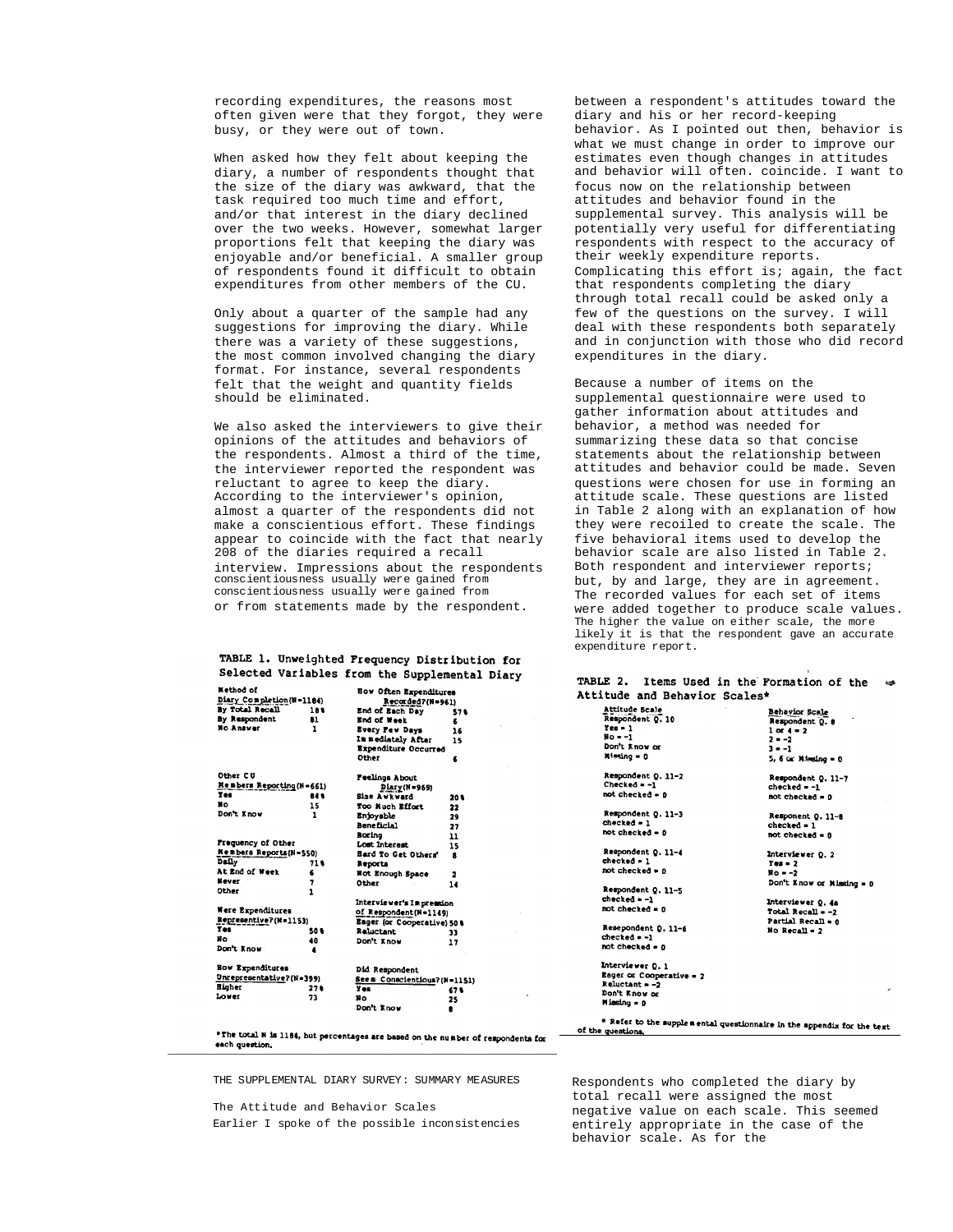attitude scale. I assumed their behavior indicated extremely negative attitudes toward the diary. We will see later, when these respondents are considered separately, that the assignment of these scale values may not have always been justified.

# The Attitude/Behavior Typology

To further simplify the analysis, the scales were combined to form a four-category attitude/behavior typology. Greater weight was given to the behavior scale since, ultimately, the respondents must be judged by their behavior. Small positive values on the scale were considered to be negative as a way of compensating for social desirability effects. The method used for classifying respondents is given below:

Category 1: Behavior  $\leq 2$  and Attitude  $\leq 1$ <br>Category 2: Behavior  $\leq 2$  and Attitude)1<br>Category 3: Behavior  $\geq 2$  and Attitude)<sup>2</sup><br>Category 4: Behavior  $\geq 2$  and Attitude)1

Č۱.

This typology offers a contrast in respondent styles. The first category is composed of respondents with poor attitudes and poor recordkeeping behavior. At the other extreme, in category four, are respondents who have the attitudes and behavior we desire. The middle categories are actually the most interesting. Category two includes respondents who express positive attitudes, but their behaviors do not coincide with these attitudes. In category three are respondents who have poor attitudes but desirable behavior. To emphasize the differences between these groups of respondents, I have given them descriptive names. These names along with the percentage of the sample of respondents falling in each category are found in Table 3.

TABLE 3. The Attitude/Behavior Typology  $(N = 1184)$ 

|  | Category 1 (Resisters)*    | 344 |
|--|----------------------------|-----|
|  | Category 2 (Misleaders)    | ,   |
|  | Category 3 (Complainers)   | 21  |
|  | Category 4 (Accommodaters) | 38  |

\*Over half of the respondents in this category completed the diary through recall.

The members in the first category are labeled "resisters" because their attitudes and behavior clearly show that they resisted keeping the diary. Respondents in category two gave a misleading picture of themselves. They display positive attitudes toward the diary, but their behavior indicates otherwise. Respondents in category three, on the other hand, were quite the opposite. They disliked keeping the diary although they kept it correctly. Category four is made up of what might be called "model" respondents. They seem to be extremely accommodating and often enthusiastic.

This typology was created in the belief that it would differentiate respondents in terms of how well they reported their expenditures. A simple test of this hypothesis using information contained in the supplemental survey is offered in Table 4. Remember that respondents were asked how their expenditures for the diary period compared to their usual expenditures. Clearly, the "accommodaters" were the ones most likely to report their expenditures were about the same as

usual or higher. The fact that the "complainer said their reports were the same as usual gyre often than did the "resisters" and "misleaders" leads us to believe that, other than the "accommodaters, "they provided the most accurate expenditure reports. Again, it is the behavior and not the attitudes which determine the nature of the expenditure report.

#### TABLE 4. Attitude/Behavior Typology and the Respondent's Comparison of Reported Expenditures to Usual Expenditiones

| Reported<br>vs. |                  | Resistars<br>$(0 - 400)$ |             | $(8 - 245)$ | Misleaders Complainers Accomodaters<br>$(11 - 455)$ |  |
|-----------------|------------------|--------------------------|-------------|-------------|-----------------------------------------------------|--|
| <u>Usual</u>    | Total"<br>Recall | Others                   | $(11 - 84)$ |             |                                                     |  |
| Same            | 461              | 451                      | 49 1        | 53 6        | 63 %                                                |  |
| Higher          |                  | 12                       | 12          | 12          |                                                     |  |
| Lower           |                  | 12                       | 32          | 31          | 25                                                  |  |
| DE/EA           | 46               | 11                       |             |             |                                                     |  |

\* Nany of these respondents were asked only if their reported expenditures were the same as usual and not the follow-up question ascertaining the direction of the difference.

Other differences in the table are less dramatic (except for the total-recall "resisters"); but if we combine the "lower" category with the "don't know/not ascertained" category, a pattern does emerge. These categories can be combined if we assume that a respondent gives a "don't know" answer or no answer at all in order to avoid the question and that the probable answer would have been "lower". When the percentages from these two categories are added; we get results which, as expected, are the opposite of those from the "same" category.

I have already stated that the assignment to category one of respondents who completed the diary through total recall may not always have been justified. As it turns out, a number of these respondents were elderly, so they may have been physically unable to keep the diary. We &o not know what their attitudes were or whether they would have kept the diary properly it they could have. However, an indication of this possibility is gained by examining the opinions given by the interviewers about the attitudes and behaviors of these respondents. This information is found in Table 5. In almost twenty percent of the cases, the interviewer said the respondent had a positive attitude or made a conscientious effort to report expenditures. While these data should be viewed with some skepticism since the interviewer's perception may be in error, more than forty percent of these respondents did say their expenditure reports reflected their usual expenditure.

#### TABLE 5. Interviewers' Opinions of Respondents Completing the Diary Through Total Recall ( $N =$  $2151.$

|                      | Opinion      |  |                          | Opinion                          |
|----------------------|--------------|--|--------------------------|----------------------------------|
|                      | of Attitudes |  |                          | of Behavior<br><b>CONTRACTOR</b> |
| Eager or Cooperative | 184          |  | Conscientious            | 17 Z                             |
| Reluctant            | 65           |  | <b>Not Conscientious</b> | 67                               |
| DK/NA                | 17           |  | DR/WA                    | 16                               |

The typology developed here provides us with a better understanding of our respondents, and we should gain further insights when we examine the expenditures of the four groups. The attitude/behavior typology also can be used in the comprehensive analysis of the survey process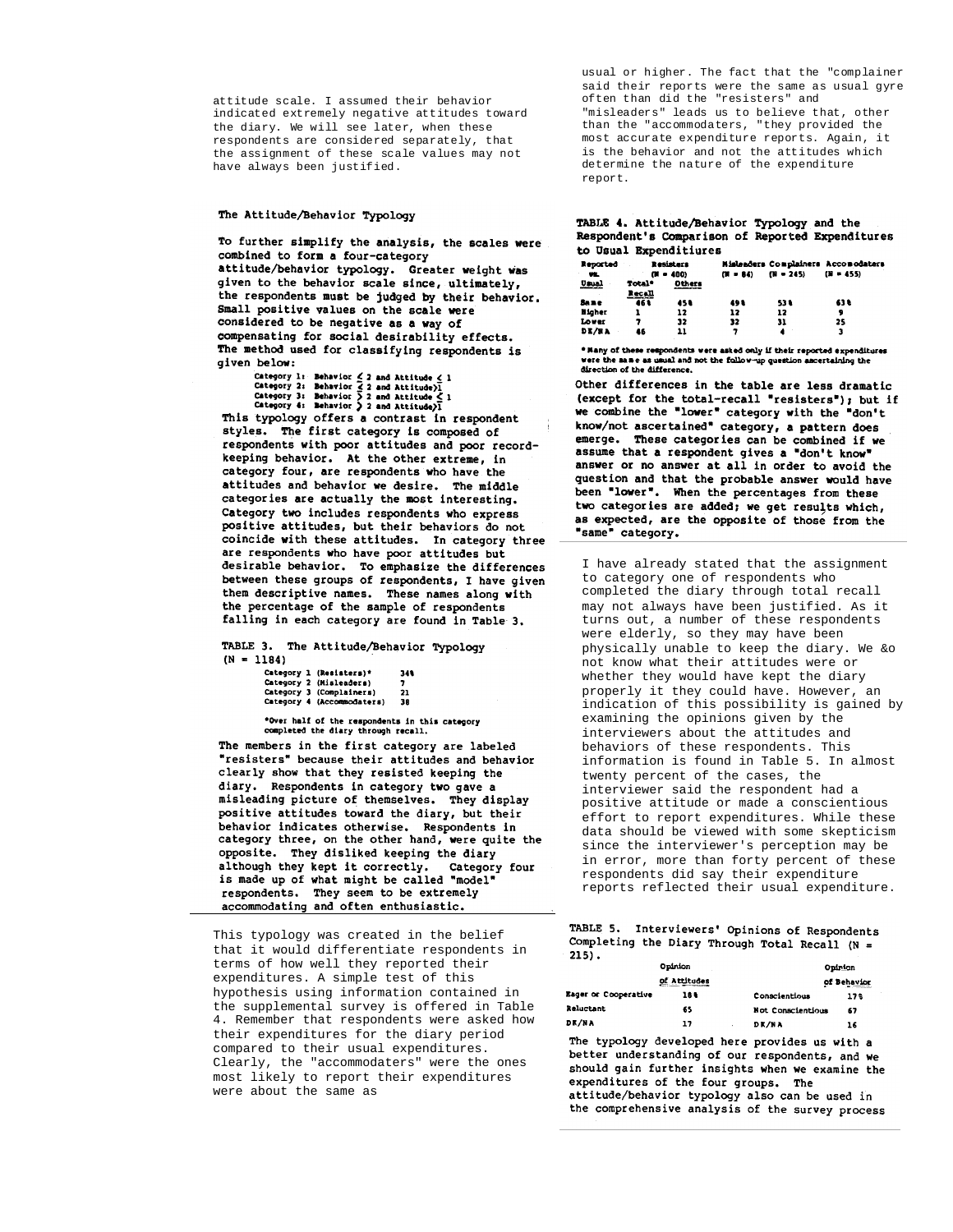pictured in Figure 1. The most striking finding from the present analysis is that attitudes and behavior are often inconsistent, especially in the case where negative attitudes are associated with positive behavior. Again, it is-the respondent's behavior which we must change. However, in the process, we undoubtably will affect attitudes; and this certainly will be a desirable outcome. According to the earlier description of the survey situation, the same variables influence both attitudes and behavior. We have no control over consumer unit characteristics, but we can change the environmental context and survey procedures. The next section describes one attempt to improve survey procedures.

THE DIARY OPERATIONAL TEST

# The Rationale

The supplemental survey was designed to give initial information about the attitudes and record-keeping behavior of diary respondents and also provide some data on environmental characteristics. As indicated above, we can use this information in conjunction with consumer unit characteristics, other environmental characteristics, and expenditure reports to examine the survey process. However, this examination will be incomplete because we have left the survey procedures largely unconsidered. Since each respondent receives the same diary, we cannot know how different survey procedures would affect expenditure reporting. The purpose of another project we have recently undertaken, the Diary Operational Test, is the evaluation of the effectiveness of different survey procedures.

### The Design

The effects of two variables will be examined in a design which uses data from both a special research sample and the regular diary sample to make comparisons. One variable measures the effect of the current practice of having the diary and the quarterly interview survey conducted by the same interviewers. Since the quarterly interview involves so much more of the interviewer's time than the diary, it is suspected that less emphasis has been placed on the quality of data gathered from the diary survey. To evaluate the extent to which this is true, two interview conditions have been used. In the regular sample, interviewers have continued to conduct both surveys. In the research sample, interviewers worked only on the diary.

The other variable concerns the physical layout of the diary itself. The diary's format can either hinder or facilitate the reporting of expenditures. Recent research into reporting rates from both the 1972/73 and 1980/81 diaries indicated that explicit references to particular products in the diary increases the likelihood that these items will be reported, especially if the reporting rates are low to begin with [1, 47. To evaluate diary formats which provide more explicit instructions as to the commodities to be

reported, two experimental diaries were developed. Portions of these two diaries and the diary currently in use can be found in the appendix.

The experimental diaries have fewer expenditure categories than the current diary. They are also smaller and have mote attractive covers. Respondents are not required to specify the quantity and weight of items they purchase when completing the two experimental diaries as they must in the current diary. What distinguishes the two experimental diaries from one another is the specificity of the item descriptions within each section. In experimental diary A, only blank lines for recording purchases are provided under each of the section headings just like the current diary; but, in contrast to the latter, the section headings contain more complete descriptions of the items to be reported. Experimental diary H has only category titles; however, the lines beneath each heading have specific items printed on them. Respondents need only check whether an item was purchased and give the price.

These two formats were chosen as the most promising alternatives for increasing the specificity of item descriptions. Diary A still gives the respondent the freedom to describe purchases, but it also requires a significant amount of writing. In the other experimental diary, much less writing is necessary; but the respondent must make classification choices which will take more thought than the blank-line condition and may be prone to error. *Respondents* roust also add expenditures for all items appearing on the same line and record the total.

Table 6 depicts the features of a design employing the variables described above. In addition to the two experimental diaries, the current diary will be used as a control. These three diaries were administered at random to consumer units in the research sample, and the interviewers assigned to this sample did not work on the quarterly interview survey. The fourth cell represents the on-going "production" diary where interviewers conducted both surveys.

# TABLE 6. Diary Operational Test Design

|            | Format<br><b>Property</b> | Interview    |
|------------|---------------------------|--------------|
|            |                           | Condition    |
| Diary A    | Blank-Line                | Diary Only   |
| Diary B    | Specified-Line            | Diary Only   |
| Control    | Current Diary             | Disry Only   |
| Production | Current Diary             | Both Surveys |

Two other features of this experiment are worth mentioning. The first is that an additional section was added to the household characteristics questionnaire which is very similar to the supplemental questionnaire discussed previously. We hope to be able to distinguish between the attitudes and recordkeeping behavior of respondents exposed to the different experimental conditions. The other feature is a new method of collecting recalled expenditures. Currently, the interviewer records these expenditures directly into the diary using unscripted procedures and also asks a series of follow-up questions about specific commodities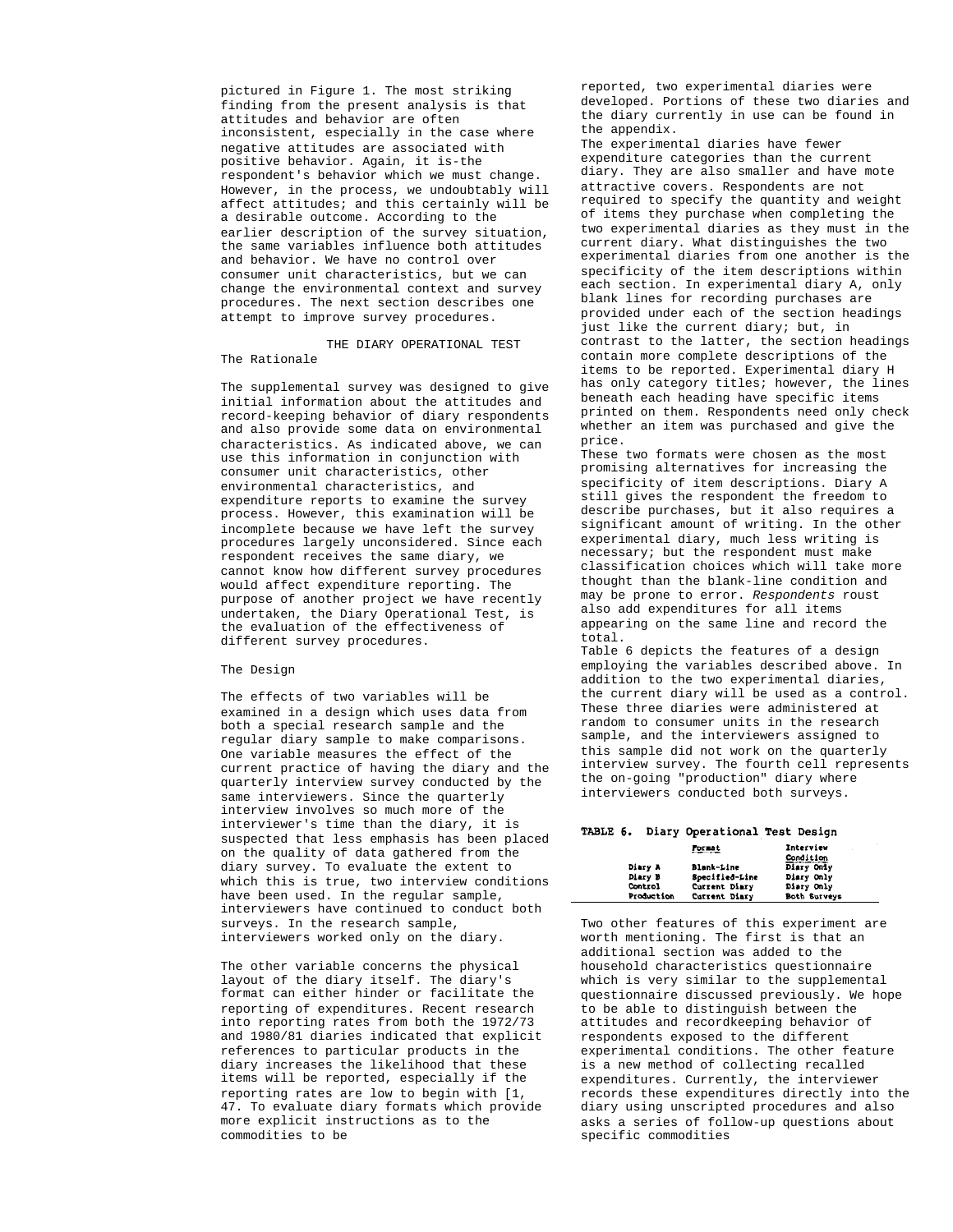**APPENDIX** 

which the respondent may have forgotten to report (See appendix.). The new procedure, used with the two experimental diaries, involves a scripted recall section contained in the household characteristics questionnaire. One part of this recall section can be found in the appendix. The new recall section was designed to improve our ability to collect recall information; and, by keeping this data separate from expenditures recorded by the respondent, we will be able to determine the extent of recall in the diary.

# The Sample

The sample cases for the experiment were drawn from 22 of our largest (self-representing) PSU's, and the random assignement of diaries to members of the research sample was carried out within each PSU so that approximately a third of the respondents in every PSU would receive one of the three format conditions. We expect about 1000 consumer units per research cell. These consumer units were interviewed between May and November of 1985. The production sample should have yielded about 1300 interviews during that period in the same 22 PSU's.

#### The Analytical Model

The simplest statistical model which will be used to estimate the effects of the experimental conditions is the following:  $(1)$  $Y_{i+k} = \mu + \alpha_i + \beta_i + (\alpha \beta) i + \epsilon i + \beta$ 

where Y<sub>ijk</sub> is the amount of the expenditures reported by a respondent or, alternatively a measure of the response error in that report; aj  $(i = 1, 2)$  represents the effect of the interviewer variable,  $\beta_j$  (j = 1, 2, 3) represents<br>the effect of the format variable, ( $\alpha\beta$ ) is the interaction term and eijk is the error.<br>Estimation of the parameters of this model is complicated by the fact that we do not have a complete factorial design. The two new format conditions did not appear in cells where interviewers worked on both surveys. Therefore, the interaction term in (1) cannot be estimated. The two treatment effects can be estimated in a roundabout manner where each is considered individually. The results from the production cell are compared to those from the control cell to determine the effect of the interviewer variable. Results from the three research cells can be used to gauge the effects of the different diary formats. Assuming no interactions, these separate estimates can be added to arrive at the total effects of conditions in each of the experimental diary cells when compared to the production cell. That is,

|  |  |  | $\mu_{\rm RA} - \mu_{\rm p} = (\mu_{\rm RA} - \mu_{\rm RC}) + (\mu_{\rm RC} - \mu_{\rm p})$ | (2) |
|--|--|--|---------------------------------------------------------------------------------------------|-----|
|  |  |  | $\text{UPR} = \text{Un} = (\text{UPR} - \text{URC}) + (\text{URC} - \text{Un})$             | (3) |

 $\mu_{RB} - \mu_{D} = (\mu_{RB} - \mu_{RC}) + (\mu_{RC} - \mu_{D})$ 

Data from the experiment can be used in more complicated analyses than that described in (1) in order to examine the complete survey process pictured in Figure 1. Of particular interest<br>will be the effects of the different diary forms on the attitude/behavior typology.

```
1. Between account with the leader to the V
          s ⊡ Eagon<br>a □ Rebutane<br>a □ Den't Heem
28. Do you think the magnetic station is considering of our to complete
          \sqrt{a}SO Den't know - Go to stan Ja
  b. the pays to consum!
          RK ARTIST MORTGAGERS COMMUNISTIC MORTGAGERS
                              .<br>All such volks and and non-transfer a call and subset of the law
20. Did you ested the careers with start for bottom the faces.
          \cdot D \cdotea
          2\overline{D} in - Company of
  b. How was the nation model?
          i Diagnost († 1949)
          El By Eliphone - WAEN
  6. Was the CU having problems completing the Disry?
          1 DYes - Seadly
                 .<br>No transferência de la contexta de la construcción de la construcción de la construcción de la construcción de
          2 \Omega No
4. Wes any portion of the work 2 Disny completed by recell at the time of pintup?
          1 1 Entire Dary by recall
          \mathbf{z} \, \Box Part of the Diany by recall
          3 \Box None completed by rocal - $70°b. Was the respondent give to recall the day each axpenditure accurred?
          1 \overline{\bigcup} Always - STOP<br>3 \overline{\bigcup} Sometimes
          5 \overline{\Box} Never
  C. Where were entries obtained by racell recorded?
          1 <sup>1</sup> First Diary day
          a \Box Second Dury day<br>a \Box Third Dury day
          - □ Fourth Diery dey
          s □ Fifth Diery day
          \overline{\phantom{a}} Sixth Diary de-
         y D Seventh Dury day<br>a D Additional page
   5a. DITERVIEWER CHECK ITEM
           1 Diavy completed by total recall by interviewer<br>Complete only items 7a and 12
           2 T Dairy completed by respondent (including partial recall) -<br>Complete nems 5b and 6 - 12, as appropriate
     b. Is this a one person CU?
          1 Yes - Go to nem 7a
           , \BoxNo
  68. Who was reaponsible for recording expenditures for whit (CU)? Enter are number(s) and name(s) of each per
                                                                              en for this ca
           ASK IF APPROPRIATE, OTHERWISE GO TO ITEM 7a
    \mathbf b. Besides (Personis) in 6a), were expenditures of other<br>this CU entered in the Diary?
           \frac{1}{2} \frac{1}{2} \frac{1}{2} \frac{1}{2} \frac{1}{2} \frac{1}{2} \frac{1}{2} \frac{1}{2} \frac{1}{2} \frac{1}{2} \frac{1}{2} \frac{1}{2} \frac{1}{2} \frac{1}{2} \frac{1}{2} \frac{1}{2} \frac{1}{2} \frac{1}{2} \frac{1}{2} \frac{1}{2} \frac{1}{2} \frac{1}{2} 21. INO<br>3. IDon't know y Go to item 7a
    C. How frequently did other CU members report their expenditures to<br>
(Person(s) in Gal? Read all categories and mark (X) only one
           \sqrt{10} Daily
          2 Devery 2 to 3 days<br>3 D At the end of the week
           <u>af I Nover</u>
 78. Were the expenditures recorded for the part two weeks about<br>what this CU usually spends in a 2 week period?
           1 TYes Go to nem 8
                1No
           3<sup>1</sup> : Don 1 know - Go to item 8
    b. Were the axpenditures for these 2 weeks higher or lower than usual?
          were the axpainations for these 2 weeks higher<br>s! Higher = PROBE = Specify any specific reason<br>zi = Live et =
```